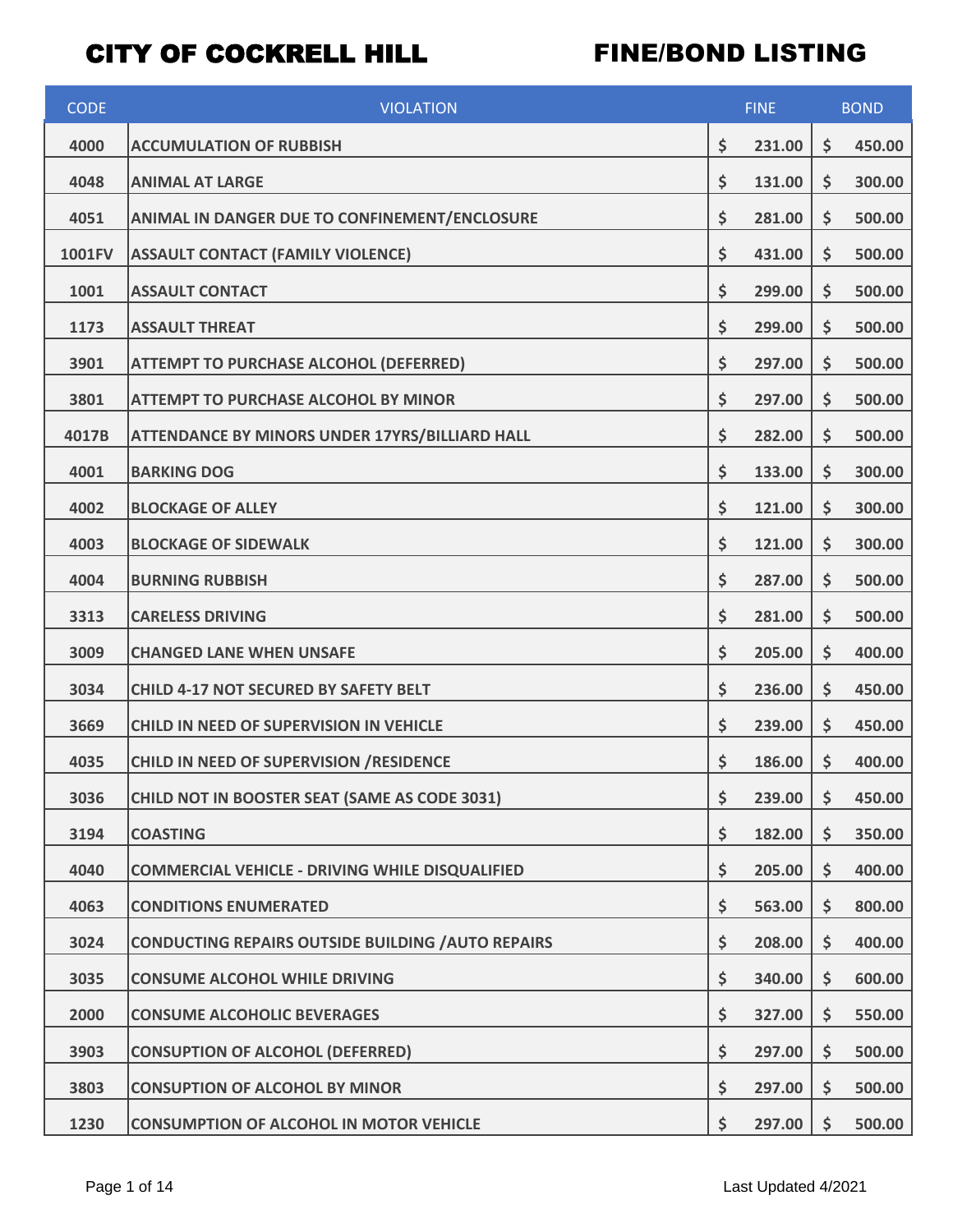| <b>CODE</b> | <b>VIOLATION</b>                                        | <b>FINE</b>  | <b>BOND</b>  |
|-------------|---------------------------------------------------------|--------------|--------------|
| 2010        | <b>CONSUMPTION OF ALCOHOLIC BEVERAGES NEAR A SCHOOL</b> | \$<br>297.00 | \$<br>500.00 |
| 1000        | <b>CRIMINAL MISCHIEF CLASS C</b>                        | \$<br>221.00 | \$<br>400.00 |
| 3589        | <b>CROSSED FIRE HOSE W/O PERMISSION</b>                 | \$<br>232.00 | \$<br>450.00 |
| 4005        | <b>CURFEW VIOLATION</b>                                 | \$<br>181.00 | \$<br>350.00 |
| 3910        | <b>CUT ACROSS BUSINESS INTERSECTION TO TURN</b>         | \$<br>189.00 | \$<br>400.00 |
| 3081        | <b>CUT ACROSS DRIVEWAY TO MAKE TURN</b>                 | \$<br>190.00 | \$<br>400.00 |
| 3911        | <b>CUT ACROSS PARKING LOT TO MAKE A TURN</b>            | \$<br>190.00 | \$<br>400.00 |
| 3216        | <b>CUT ACROSS PRIVATE PROPERTY TO MAKE A TURN</b>       | \$<br>190.00 | \$<br>400.00 |
| 3013        | <b>CUT CORNER LEFT TURN</b>                             | \$<br>190.00 | \$<br>400.00 |
| 3092        | <b>CUT IN AFTER PASSING</b>                             | \$<br>190.00 | \$<br>400.00 |
| 1180        | D.O.C. UNREASONABLE NOISE (RESIDENCE)                   | \$<br>231.00 | \$<br>450.00 |
| 1182        | D.O.C. DISCHARGE FIREARM/RESIDENTIAL                    | \$<br>231.00 | \$<br>450.00 |
| 1178        | D.O.C. DISCHARGE FIREARM/PUBLIC ROADWAY                 | \$<br>231.00 | \$<br>450.00 |
| 1175        | <b>D.O.C. FIGHTING W/ANOTHER</b>                        | \$<br>231.00 | \$<br>450.00 |
| 1179        | <b>D.O.C. INDECENT EXPOSURE (ANUS)</b>                  | \$<br>231.00 | \$<br>450.00 |
| 1181        | D.O.C. INDECENT EXPOSURE (GENITALS)                     | \$<br>231.00 | \$<br>450.00 |
| 1172        | D.O.C. NOXIOUS/UNREASONABLE ODOR (CHEMICAL)             | \$<br>231.00 | \$<br>450.00 |
| 1170        | <b>D.O.C. OBSCENE LANGUAGE</b>                          | \$<br>231.00 | \$<br>450.00 |
| 1171        | D.O.C. OFFENSIVE GESTURE/DISPLAY                        | \$<br>231.00 | \$<br>450.00 |
| 1174        | D.O.C. UNREASONABLE NOISE (PUBLIC PLACE)                | \$<br>231.00 | \$<br>450.00 |
| 1176        | <b>D.O.C. WINDOW PEEPING</b>                            | \$<br>231.00 | \$<br>450.00 |
| 1177        | D.O.C. WINDOW PEEPING/HOTEL OR MOTEL                    | \$<br>231.00 | \$<br>450.00 |
| 3170        | <b>DEFECTIVE BRAKE LAMP(S)</b>                          | \$<br>194.00 | \$<br>400.00 |
| 3213E       | <b>DEFECTIVE BRAKES</b>                                 | \$<br>194.00 | \$<br>400.00 |
| 3163        | <b>DEFECTIVE EQUIPMENT</b>                              | \$<br>194.00 | \$<br>400.00 |
| 3909        | DEFECTIVE EQUIPMENT BROKEN REAR VIEW MIRROR             | \$<br>194.00 | \$<br>400.00 |
| 3234        | DEFECTIVE EQUIPMENT BROKEN WINDSHIELD                   | \$<br>194.00 | \$<br>400.00 |
| 3229        | DEFECTIVE EXHAUST EMISSION SYSTEM                       | \$<br>194.00 | \$<br>400.00 |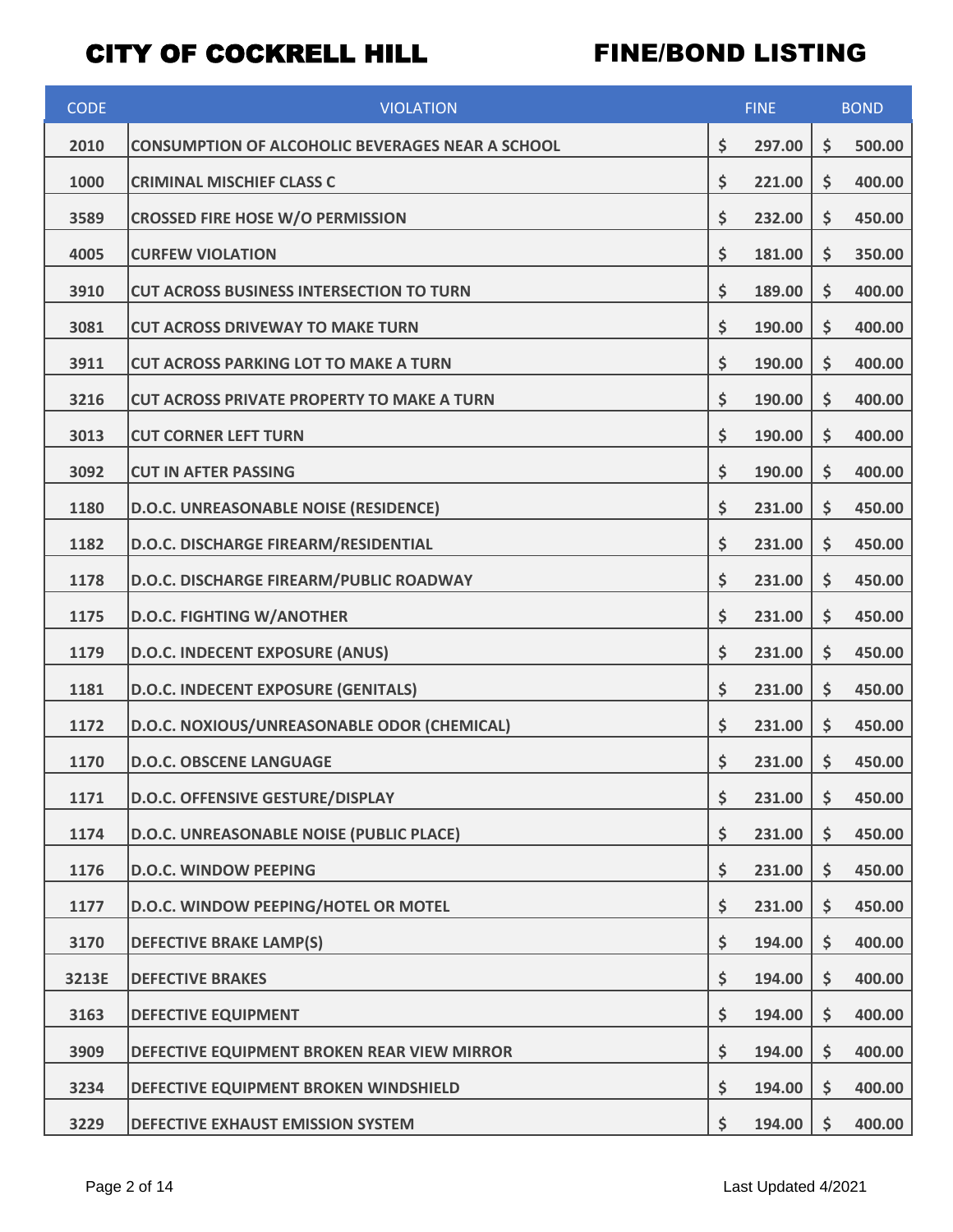| <b>CODE</b> | <b>VIOLATION</b>                                       | <b>FINE</b>  |    | <b>BOND</b> |
|-------------|--------------------------------------------------------|--------------|----|-------------|
| 3162        | DEFECTIVE HEAD LAMP (MOTORCYCLE)                       | \$<br>194.00 | \$ | 400.00      |
| 3174        | <b>DEFECTIVE PARKING LAMP(S)</b>                       | \$<br>194.00 | \$ | 400.00      |
| 3167        | <b>DEFECTIVE TAIL LAMP(S)</b>                          | \$<br>194.00 | \$ | 400.00      |
| 3907        | DEFECTIVE TAIL LIGHTS (MOTORCYCLE)                     | \$<br>194.00 | \$ | 400.00      |
| 3908        | <b>DEFECTIVE TRAILER LIGHTS</b>                        | \$<br>194.00 | \$ | 400.00      |
| 3172        | DEFECTIVE TURN SIGNAL LAMP(S)                          | \$<br>194.00 | \$ | 400.00      |
| 3233        | <b>DEFECTIVE WINDSHIELD WIPER</b>                      | \$<br>194.00 | \$ | 400.00      |
| 4059        | <b>DEPOSIT OF GARBAGE OR REFUSE ON LAND</b>            | \$<br>281.00 | \$ | 500.00      |
| 3140        | <b>DISPLAY ALTERED DRIVERS LICENSE</b>                 | \$<br>219.00 | \$ | 400.00      |
| 1004        | <b>DISPLAY LP OF ANOTHER VEHICLE</b>                   | \$<br>282.00 | \$ | 500.00      |
| 3658        | <b>DISPLAY UNCLEAN LICENSE PLATE</b>                   | \$<br>141.00 | \$ | 300.00      |
| 3657        | DISPLAY WRONG, FICTITIOUS, ALTERED, OR OBSCURED PLATES | \$<br>231.00 | \$ | 450.00      |
| 3912        | <b>DISPLAYED EXPIRED MV REGISTRATION</b>               | \$<br>141.00 | \$ | 300.00      |
| 3142        | DISPLAYED MV REGISTRATION/WRONG MONTH                  | \$<br>141.00 | \$ | 300.00      |
| 3656A       | <b>DISPLAYING CANCELED LICENSE PLATE</b>               | \$<br>231.00 | \$ | 450.00      |
| 3671        | <b>DISPLAYING TWO DIFFERENT LICENSE PLATES</b>         | \$<br>231.00 | \$ | 450.00      |
| 3067        | DISREGARD FLASHING RED SIGNAL (AT STOP SIGN, ETC.)     | \$<br>245.00 | \$ | 450.00      |
| 3008        | <b>DISREGARD FLASHING YELLOW SIGNAL</b>                | \$<br>245.00 | \$ | 450.00      |
| 3059        | <b>DISREGARD OFFICIAL TRAFFIC CONTROL DEVICE</b>       | \$<br>245.00 | \$ | 450.00      |
| 3582        | DISREGARD PEDESTRIAN CONTROL SIGNAL                    | \$<br>201.00 | \$ | 400.00      |
| 3121        | <b>DISREGARD POLICE OFFICER</b>                        | \$<br>282.00 | \$ | 500.00      |
| 3119        | <b>DISREGARD SCHOOL CROSS GUARD</b>                    | \$<br>282.00 | \$ | 450.00      |
| 3069        | <b>DISREGARD LANE CONTROL SIGNAL</b>                   | \$<br>205.00 | \$ | 400.00      |
| 3071        | <b>DISREGARD NO LANE CHANGE SIGN</b>                   | \$<br>205.00 | \$ | 400.00      |
| 3019        | <b>DISREGARD NO PASSING ZONE</b>                       | \$<br>205.00 | \$ | 400.00      |
| 3065        | DISREGARD WARNING SIGN AT CONSTRUCTION                 | \$<br>205.00 | \$ | 400.00      |
| 3101        | <b>DRIVING W/LICENSE INVALID</b>                       | \$<br>281.00 | \$ | 500.00      |
| 3906        | DRIVING UNDER THE INFLUENCE (DEFERRED)                 | \$<br>350.00 | \$ | 600.00      |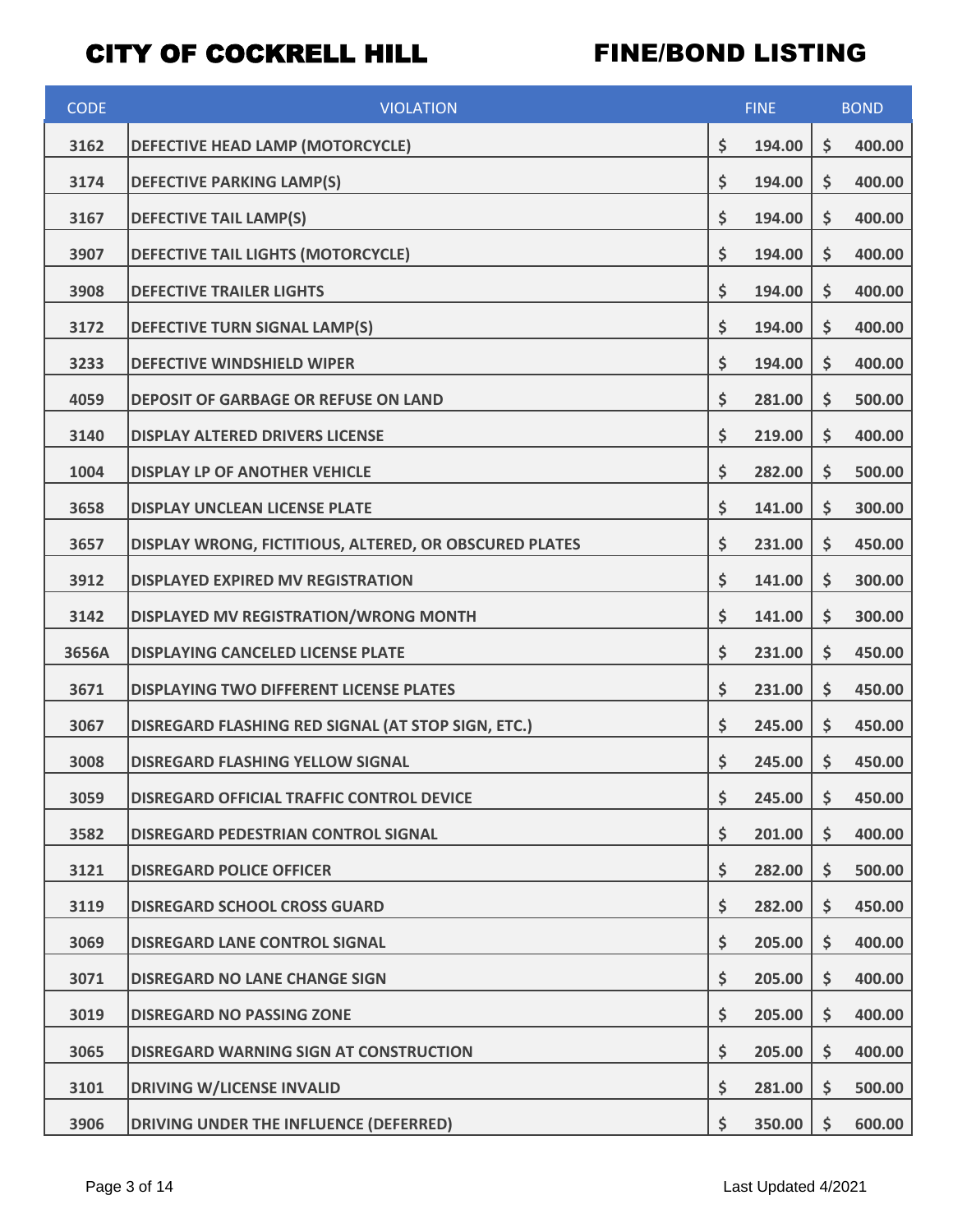| <b>CODE</b> | <b>VIOLATION</b>                                                       | <b>FINE</b>         |    | <b>BOND</b> |  |
|-------------|------------------------------------------------------------------------|---------------------|----|-------------|--|
| 3806        | <b>DRIVING UNDER THE INFLUENCE - MINOR</b>                             | \$<br>350.00        | \$ | 600.00      |  |
| 3105        | DRIVING W/OUT-OF-STATE LICENSE MORE THAN 90 DAYS                       | \$<br>245.00        | \$ | 450.00      |  |
| 3102        | <b>DRIVING WITHOUT REARVIEW MIRROR</b>                                 | \$<br>194.00        | \$ | 400.00      |  |
| 3089        | DROVE CENTER LANE (NOT PASSING/NOT TURNING LEFT)                       | \$<br>205.00        | \$ | 400.00      |  |
| 3590        | DROVE INTO BLOCK WHERE FIRE ENGINE STOPPED                             | \$<br>205.00        | \$ | 400.00      |  |
| 3315        | <b>DROVE ON SIDEWALK</b>                                               | \$<br>205.00        | \$ | 400.00      |  |
| 3088        | DROVE ON WRONG SIDE OF DIVIDED HIGHWAY                                 | \$<br>205.00        | \$ | 400.00      |  |
| 3015B       | DROVE ON WRONG SIDE OF ROAD/INTERSECTION                               | \$<br>205.00        | \$ | 400.00      |  |
| 3127        | DROVE ONTO (FROM) CONTROLLED ACCESS HIGHWAY<br><b>WHERE PROHIBITED</b> | \$<br>232.00        | \$ | 450.00      |  |
| 3208        | <b>DROVE WITH METAL RIM</b>                                            | \$<br>181.00        | \$ | 350.00      |  |
| 3198        | DROVE WITHOUT LIGHTS (WHEN REQUIRED)                                   | \$<br>184.00        | \$ | 350.00      |  |
| 3015F       | <b>DROVE WRONG SIDE OF ROAD</b>                                        | \$<br>205.00        | \$ | 400.00      |  |
| 3090        | DROVE WRONG WAY IN DESIGNATED LANE                                     | \$<br>205.00        | \$ | 400.00      |  |
| 3016        | DROVE WRONG WAY ON ONE-WAY ROADWAY                                     | \$<br>205.00        | \$ | 350.00      |  |
| 3273        | <b>DUTIES UPON STRIKING A FIXED OBJECT</b>                             | \$<br>231.00        | \$ | 400.00      |  |
| 3305        | <b>ENDORSEMENT VIOLATION ON CDL</b>                                    | \$<br>194.00        | \$ | 400.00      |  |
| 3311        | <b>EXHIBITION OF ACCELERATION</b>                                      | \$<br>235.00        | \$ | 450.00      |  |
| 3260        | <b>EXPIRED COMMERCIAL OPERATORS LICENSE</b>                            | \$<br>$212.00$   \$ |    | 400.00      |  |
| 3147        | <b>EXPIRED DEALER (BUYER) TAGS</b>                                     | \$<br>144.00        | \$ | 300.00      |  |
| 3259        | <b>EXPIRED DRIVERS LICENSE</b>                                         | \$<br>194.00        | \$ | 400.00      |  |
| 3656        | <b>EXPIRED REGISTRATION - MOTOR VEH, TRAILER, SEMI-TRAILER</b>         | \$<br>144.00        | \$ | 300.00      |  |
| 3272        | FAIL TO COMPLY W/REQUIREMENTS ON STRIKING                              | \$<br>231.00        | \$ | 450.00      |  |
|             | <b>UNATTENDED VEHICLE</b>                                              |                     |    |             |  |
| 3050        | <b>FAIL TO CONTROL SPEED</b>                                           | \$<br>231.00        | \$ | 450.00      |  |
| 3263        | <b>FAIL TO DISPLAY DRIVERS LICENSE</b>                                 | \$<br>194.00        | \$ | 400.00      |  |
| 3045        | <b>FAIL TO GIVE INFORMATION/RENDER AID</b>                             | \$<br>283.00        | \$ | 500.00      |  |
| 3025        | <b>FAIL TO MAINTAIN FINANCIAL RESP. 2ND OFFENSE</b>                    | \$<br>459.00        | \$ | 750.00      |  |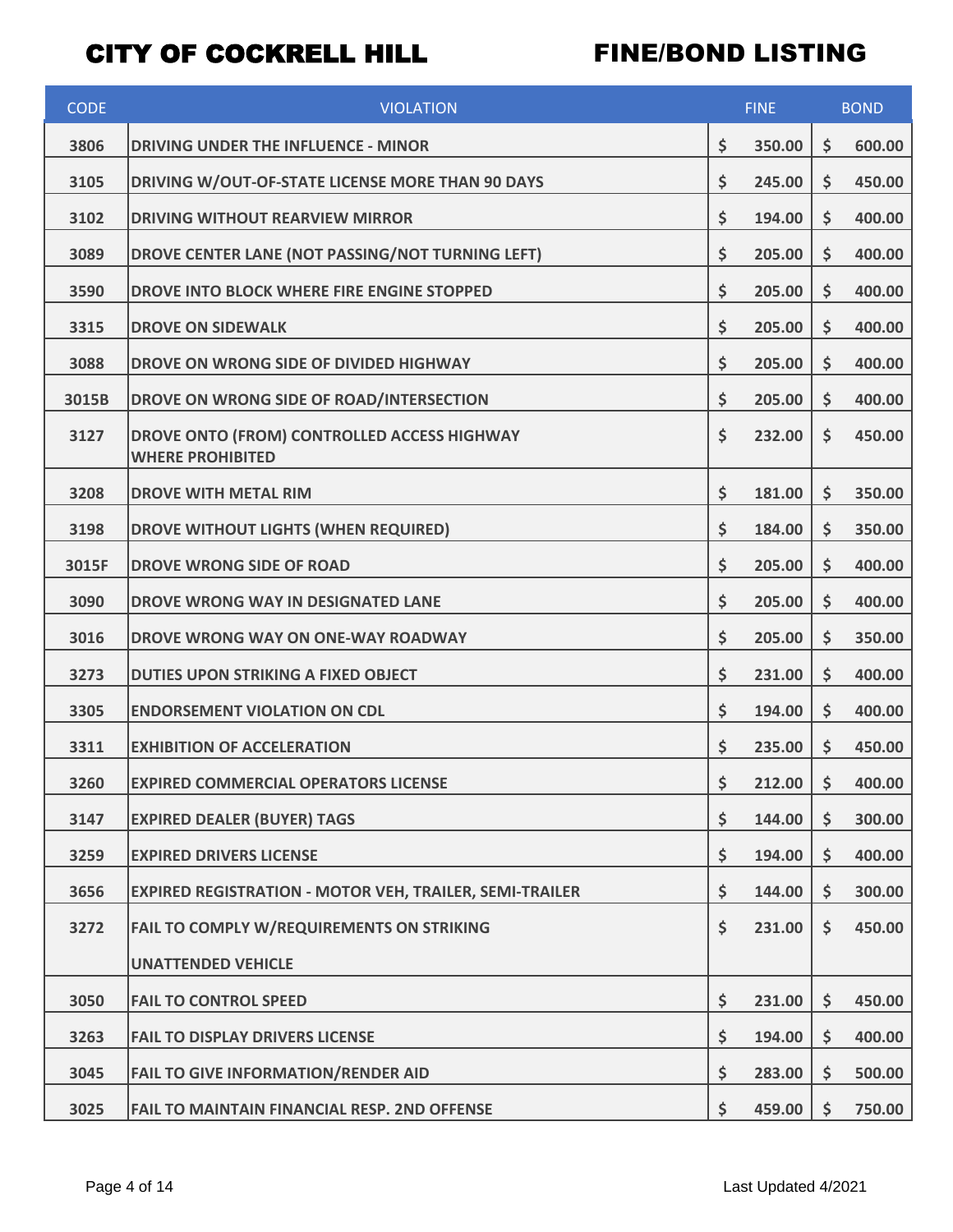| <b>CODE</b> | <b>VIOLATION</b>                                          | <b>FINE</b>  |    | <b>BOND</b> |  |
|-------------|-----------------------------------------------------------|--------------|----|-------------|--|
| 3049        | <b>FAIL TO MAINTAIN FINANCIAL RESPONSIBILITY</b>          | \$<br>359.00 | \$ | 600.00      |  |
| 3914        | FAIL TO REGISTER MOTOR VEHICLE W/IN 30 DAYS               | \$<br>144.00 | \$ | 350.00      |  |
| 3264        | <b>FAIL TO REPORT ADDRESS/NAME CHANGE</b>                 | \$<br>194.00 | \$ | 400.00      |  |
| 3098        | <b>FAIL TO SIGNAL FOR STOP</b>                            | \$<br>205.00 | \$ | 400.00      |  |
| 3061        | <b>FAIL TO STOP-DESIGNATED POINT-YIELD SIGN</b>           | \$<br>205.00 | \$ | 400.00      |  |
| 3096B       | <b>FAIL TO USE SIGNAL WHEN CHANGING LANES</b>             | \$<br>205.00 | \$ | 400.00      |  |
| 3052        | <b>FAIL TO YIELD AT STOP INTERSECTION</b>                 | \$<br>205.00 | \$ | 400.00      |  |
| 3005        | <b>FAIL TO YIELD RIGHT OF WAY</b>                         | \$<br>205.00 | \$ | 400.00      |  |
| 3288        | <b>FAIL TO YIELD ROW - CHANGING LANES</b>                 | \$<br>205.00 | \$ | 400.00      |  |
| 3005A       | <b>FAIL TO YIELD ROW TO VEHICLE ENTERING FROM HIGHWAY</b> | \$<br>205.00 | \$ | 400.00      |  |
| 3005B       | <b>FAIL TO YIELD ROW TO VEHICLE LEAVING HIGHWAY</b>       | \$<br>205.00 | \$ | 400.00      |  |
| 3116A       | FAIL TO YIELD TO PEDESTRIAN IN CROSSWALK (NO SIGNALS)     | \$<br>205.00 | \$ | 400.00      |  |
| 3302A       | <b>FAILED TO CHANGE NAME/ADDRESS ON TX DL</b>             | \$<br>194.00 | \$ | 400.00      |  |
| 3302        | <b>FAILED TO CHANGE ADDRESS/NAME-CDL</b>                  | \$<br>194.00 | \$ | 400.00      |  |
| 3156        | <b>FAILED TO DIM HEADLIGHTS - FOLLOWING</b>               | \$<br>194.00 | \$ | 400.00      |  |
| 3155        | <b>FAILED TO DIM HEADLIGHTS - MEETING</b>                 | \$<br>194.00 | \$ | 400.00      |  |
| 3145A       | <b>FAILED TO DISPLAY VALID MV REGISTRATION</b>            | \$<br>144.00 | \$ | 300.00      |  |
| 3070        | <b>FAILED TO DRIVE IN A SINGLE LANE</b>                   | \$<br>205.00 | \$ | 400.00      |  |
| 3085        | <b>FAILED TO GIVE ONE-HALF OF ROADWAY</b>                 | \$<br>205.00 | \$ | 400.00      |  |
| 3124        | <b>FAILED TO GIVE WAY WHEN OVERTAKEN</b>                  | \$<br>205.00 | \$ | 400.00      |  |
| 4017A       | FAILED TO OBTAIN REQUIRED PERMIT/BILLIARD HALL            | \$<br>332.00 | \$ | 550.00      |  |
| 4007        | <b>FAILED TO OBTAIN/RENEW BUSINESS LICENSE</b>            | \$<br>298.00 | \$ | 500.00      |  |
| 4044        | <b>FAILED TO OBTAIN/RENEW FOOD SALE PERMIT</b>            | \$<br>581.00 | \$ | 900.00      |  |
| 3022L       | FAILED TO PASS TO LEFT SAFELY/IMPROPER PASSING            | \$<br>205.00 | \$ | 400.00      |  |
| 3097        | <b>FAILED TO SIGNAL DISTANCE BEFORE TURN</b>              | \$<br>205.00 | \$ | 400.00      |  |
| 3096        | <b>FAILED TO SIGNAL TURN</b>                              | \$<br>205.00 | \$ | 400.00      |  |
| 3138        | <b>FAILED TO STOP (ALLEY, DRIVEWAY, BLD)</b>              | \$<br>205.00 | \$ | 400.00      |  |
| 3060        | <b>FAILED TO STOP AT DESIGNATED POINT (STOP SIGN)</b>     | \$<br>205.00 | \$ | 400.00      |  |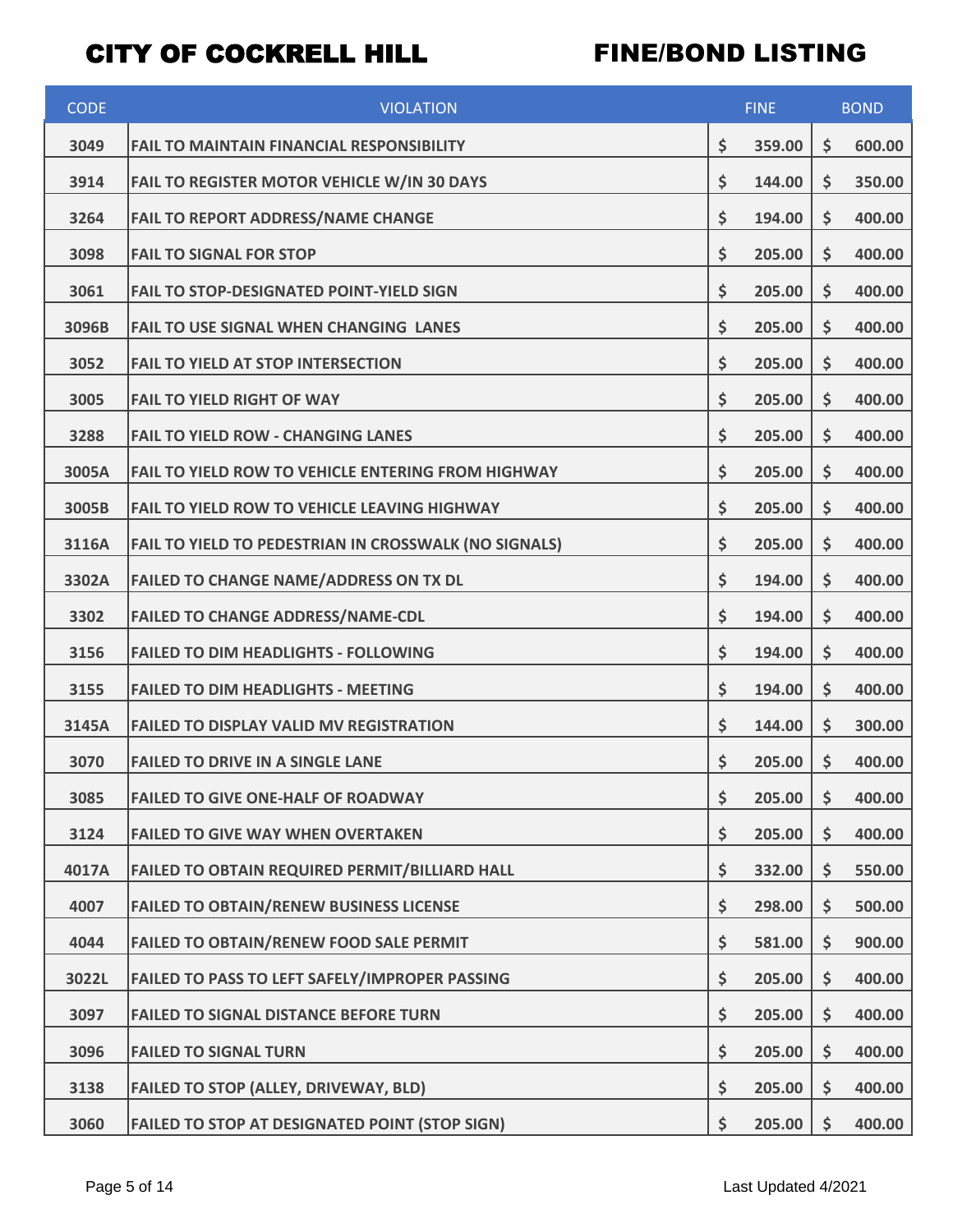| <b>CODE</b> | <b>VIOLATION</b>                                            | <b>FINE</b>  |    | <b>BOND</b> |  |
|-------------|-------------------------------------------------------------|--------------|----|-------------|--|
| 3068        | <b>FAILED TO STOP AT PROPER PLACE (FLASHING RED SIGNAL)</b> | \$<br>205.00 | \$ | 400.00      |  |
| 3021        | FAILED TO STOP FOR SCHOOL BUS (OR REMAIN STOPPED)           | \$<br>290.00 | \$ | 500.00      |  |
| 3053        | <b>FAILED TO YIELD AT YIELD INTERSECTION</b>                | \$<br>205.00 | \$ | 400.00      |  |
| 3005C       | <b>FAILED TO YIELD RIGHT OF WAY</b>                         | \$<br>205.00 | \$ | 400.00      |  |
| 3056        | FAILED TO YIELD ROW (PRIVATE DRIVE/ALLEY, BUILDING)         | \$<br>205.00 | \$ | 400.00      |  |
| 3054        | <b>FAILED TO YIELD ROW AT OPEN INTERSECTION</b>             | \$<br>205.00 | \$ | 400.00      |  |
| 3058        | <b>FAILED TO YIELD ROW ON GREEN ARROW SIGNAL</b>            | \$<br>205.00 | \$ | 400.00      |  |
| 3057        | <b>FAILED TO YIELD ROW TO EMERGENCY VEHICLE</b>             | \$<br>205.00 | \$ | 400.00      |  |
| 3055        | <b>FAILED TO YIELD ROW TURNING LEFT</b>                     | \$<br>205.00 | \$ | 400.00      |  |
| 3287        | <b>FAILED TO YIELD ROW TURNING ON RED SIGNAL</b>            | \$<br>205.00 | \$ | 400.00      |  |
| 3052A       | <b>FAILED TO YIELD ROW - STOP SIGN</b>                      | \$<br>205.00 | \$ | 400.00      |  |
| 3115        | <b>FAILED TO YIELD TO PEDESTRIAN ON SIDEWALK</b>            | \$<br>205.00 | \$ | 400.00      |  |
| 3116        | <b>FAILED TO YIELD TO PEDESTRIANS IN CROSSWALK</b>          | \$<br>205.00 | \$ | 400.00      |  |
| 1140        | <b>FAILURE TO APPEAR</b>                                    | \$<br>171.00 | \$ | 330.00      |  |
| 4039        | <b>FAILURE TO ATTEND CLASS</b>                              | \$<br>285.00 | \$ | 500.00      |  |
| 1130        | <b>FAILURE TO IDENTIFY</b>                                  | \$<br>213.00 | \$ | 400.00      |  |
| 3670        | <b>FAILURE TO LEAVE ID</b>                                  | \$<br>231.00 | \$ | 450.00      |  |
| 3046        | <b>FAILURE TO LEAVE ID/ACCIDENT</b>                         | \$<br>281.00 | \$ | 500.00      |  |
| 4068        | <b>FAILURE TO OBTAIN PERMIT FOR SIGN</b>                    | \$<br>169.00 | \$ | 350.00      |  |
| 4061        | <b>FAILURE TO RIGISTER RENTAL</b>                           | \$<br>128.00 | \$ | 300.00      |  |
| 1006        | <b>FAILURE TO SECURE LOAD</b>                               | \$<br>282.00 | \$ | 500.00      |  |
| 4047        | <b>FAILURE TO SECURE VACANT BUILDING/STRUCTURE</b>          | \$<br>331.00 | \$ | 550.00      |  |
| 4045        | <b>FENCE REQUIREMENT - CODE</b>                             | \$<br>282.00 | \$ | 500.00      |  |
| 3657A       | <b>FICTITIOUS PAPER LICENSE PLATE</b>                       | \$<br>231.00 | \$ | 450.00      |  |
| 4008        | <b>FIREWORKS IN POSSESSION</b>                              | \$<br>213.00 | \$ | 400.00      |  |
| 3591        | <b>FOLLOWING AMBULANCE</b>                                  | \$<br>232.00 | \$ | 450.00      |  |
| 3591A       | <b>FOLLOWING FIRE APPERATUS</b>                             | \$<br>232.00 | \$ | 450.00      |  |
| 3017        | <b>FOLLOWING TOO CLOSELY</b>                                | \$<br>196.00 | \$ | 400.00      |  |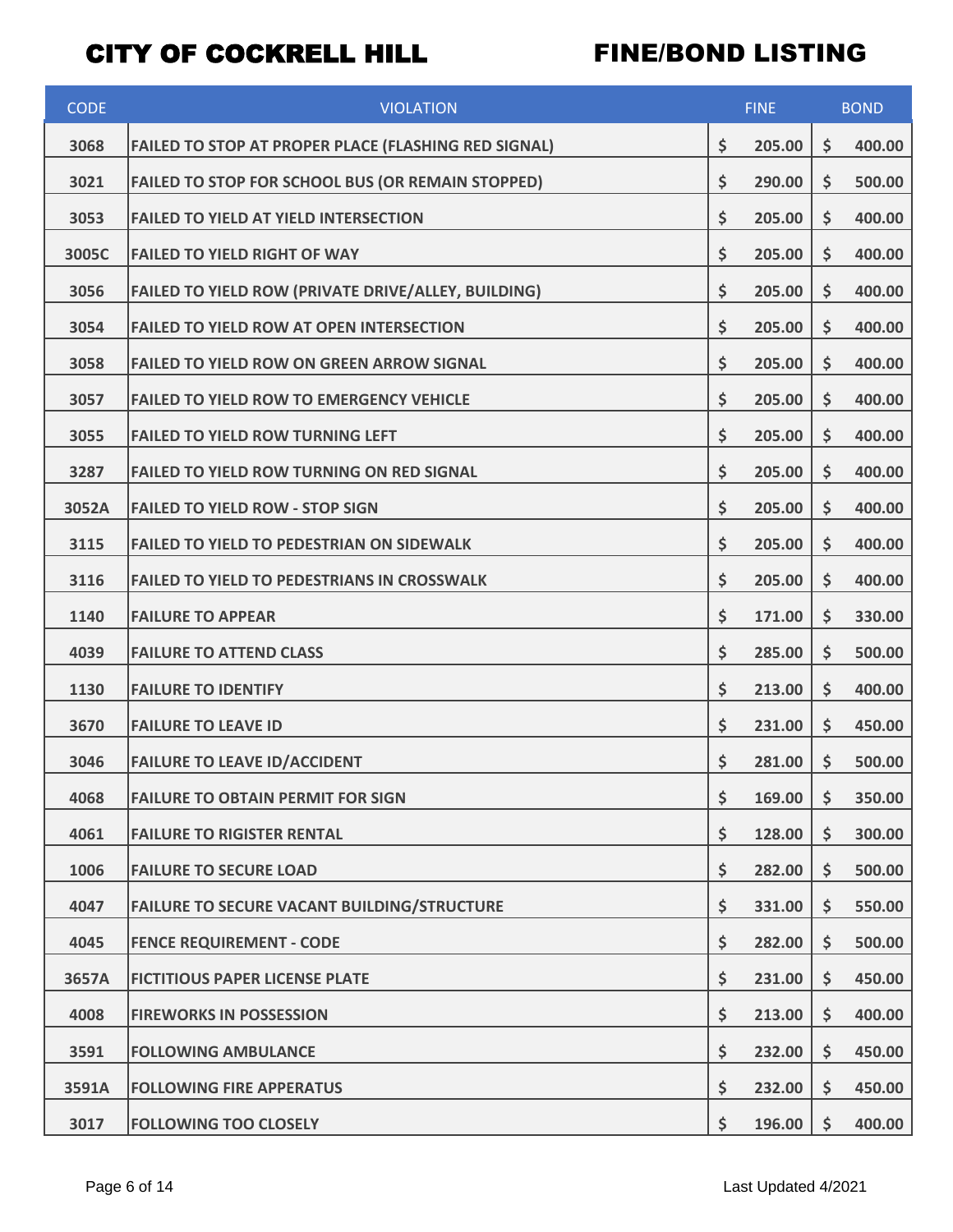| <b>CODE</b> | <b>VIOLATION</b>                                               | <b>FINE</b>    |    | <b>BOND</b> |  |
|-------------|----------------------------------------------------------------|----------------|----|-------------|--|
| 4009        | <b>FOWL AT LARGE</b>                                           | \$<br>207.00   | \$ | 400.00      |  |
| 4010        | <b>FOWL W/30FT OF INHABITED</b>                                | \$<br>207.00   | \$ | 400.00      |  |
| 1141        | <b>FTA/JURY DUTY</b>                                           | \$<br>181.00   | \$ | 350.00      |  |
| 4043        | <b>GARAGE SALE W/O PERMIT</b>                                  | \$<br>182.00   | \$ | 350.00      |  |
| 4059A       | <b>GARBAGE AND REFUSE NOT INCLUDED IN REGULAR SERVICE</b>      | \$<br>281.00   | \$ | 500.00      |  |
| 3045A       | <b>GIVING FALSE INFORMATION</b>                                | \$<br>281.00   | \$ | 500.00      |  |
| 4011        | <b>GRAFFITI ON PROPERTY</b>                                    | \$<br>251.00   | \$ | 450.00      |  |
| 3554        | <b>HANDICAP PARKING W/O TAG</b>                                | \$<br>572.00   | \$ | 900.00      |  |
| 4012        | <b>HAVING MORE THAN 10 FOWL</b>                                | \$<br>207.00   | \$ | 450.00      |  |
| 4057        | HAZARDOUS CONDITION-SWIMMING POOL FENCE                        | \$<br>581.00   | \$ | 900.00      |  |
| 4013        | <b>HEIGHT REGULATION (FENCE)</b>                               | \$<br>237.00   | \$ | 450.00      |  |
| 4036        | <b>HIGH WEEDS AND GRASS</b>                                    | \$<br>212.00   | \$ | 450.00      |  |
| 4069        | <b>ILLEGAL DUMPING</b>                                         | \$<br>251.00   | \$ | 450.00      |  |
| 4053        | ILLEGAL LAND USE - SINGLE FAMILY DISTRICT                      | \$<br>581.00   | \$ | 900.00      |  |
| 3285        | ILLEGAL PARALLEL/ANGULAR PARKING                               | \$<br>173.00   | \$ | 350.00      |  |
| 3020        | <b>ILLEGAL PASS ON RIGHT</b>                                   | \$<br>205.00   | \$ | 400.00      |  |
| 3014A       | <b>ILLEGAL U-TURN</b>                                          | \$<br>205.00   | \$ | 400.00      |  |
| 3316        | <b>ILLEGAL/UNSAFE BACKING</b>                                  | \$<br>205.00   | \$ | 400.00      |  |
| 3003        | <b>IMPEDING TRAFFIC</b>                                        | \$<br>205.00   | \$ | 400.00      |  |
| 3093        | <b>IMPROPER LANE CHANGE</b>                                    | \$<br>205.00   | \$ | 400.00      |  |
| 3022        | <b>IMPROPER PASSING</b>                                        | \$<br>205.00   | \$ | 400.00      |  |
| 3014        | <b>IMPROPER TURN</b>                                           | \$<br>205.00   | \$ | 400.00      |  |
| 3099        | <b>IMPROPER TURN OR TURN SIGNAL</b>                            | \$<br>205.00   | \$ | 400.00      |  |
| 3175        | <b>IMPROPER USE OF BACK-UP LAMPS</b>                           | \$<br>194.00   | \$ | 400.00      |  |
| 3913        | <b>IMPROPER USE OF DEALER TAGS</b>                             | \$<br>174.00   | \$ | 350.00      |  |
| 3622        | <b>IMPROPERLY SECURED TAILGATE</b>                             | \$<br>181.00   | \$ | 350.00      |  |
| 3152        | <b>IN VIOLATION - PARK FACILITIES</b>                          | \$<br>132.00   | \$ | 300.00      |  |
| 4054        | INSPECTION OF PREMISES; REMOVAL/REPAIR OF DANGEROUS CONDITIONS | \$<br>1,081.00 |    | \$1,550.00  |  |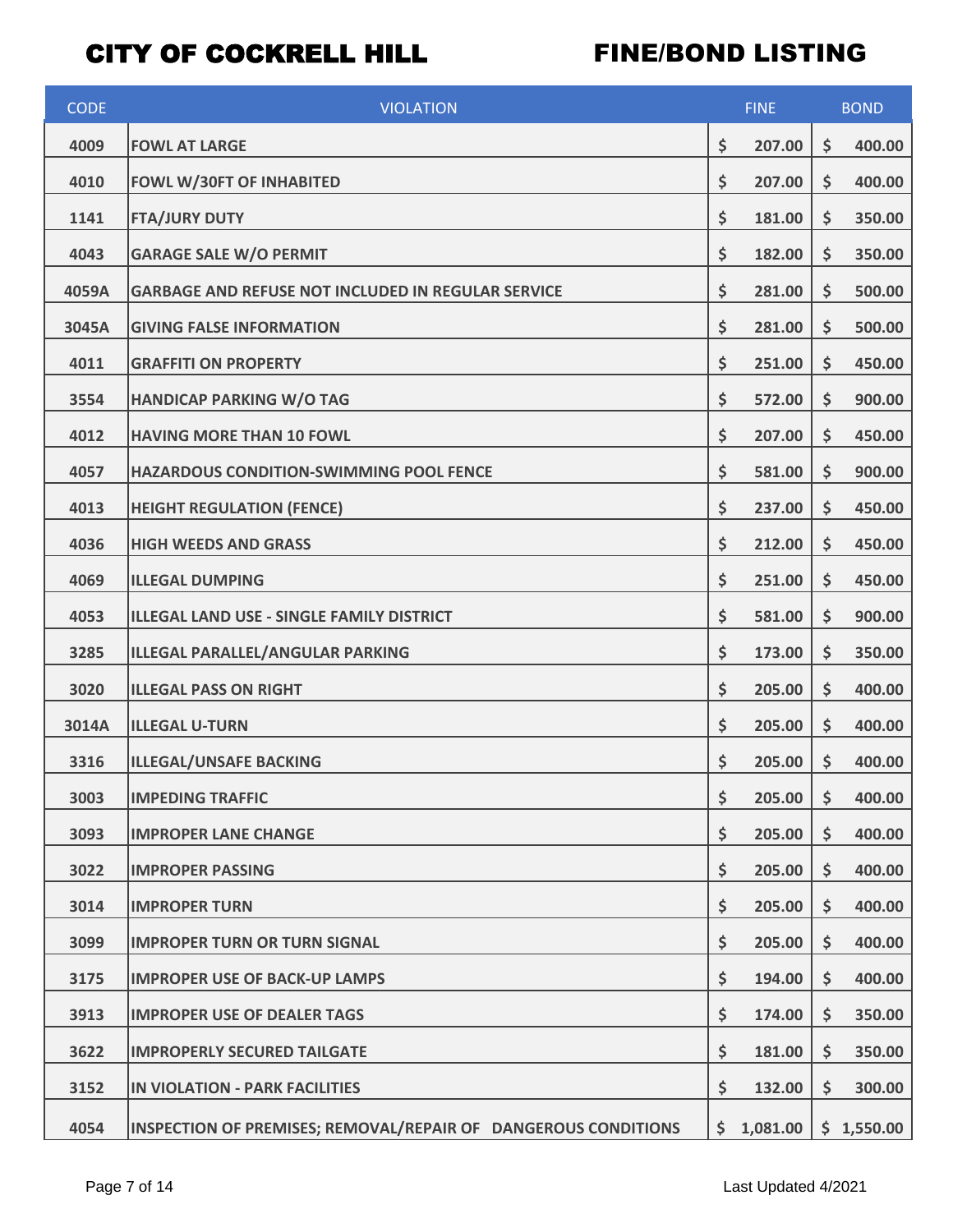| <b>CODE</b> | <b>VIOLATION</b>                                                          | <b>FINE</b> |        | <b>BOND</b> |        |
|-------------|---------------------------------------------------------------------------|-------------|--------|-------------|--------|
| 3151        | <b>INVIOLATION INTERNATIONAL FIRE CODE</b>                                | \$          | 227.00 | \$          | 450.00 |
| 3152A       | <b>INVIOLATION PARK FACILITIES -</b><br><b>INFLATABLE PLAY STRUCTURES</b> | \$          | 132.00 | \$          | 300.00 |
| 4014        | <b>JUNK VEHICLE</b>                                                       | \$          | 267.00 | \$          | 500.00 |
| 4062        | <b>KEEPING OF FOWL RESTRICTED</b>                                         | \$          | 207.00 | \$          | 400.00 |
| 4046        | <b>KEEPING OF LIVESTOCK PROHIBITED</b>                                    | \$          | 207.00 | \$          | 400.00 |
| 5000        | LEAVE/ABANDON SHOPPING CART                                               | \$          | 331.00 | \$          | 550.00 |
| 3150        | <b>LEAVING VEHICLE UNATTENDED</b>                                         | \$          | 221.00 | \$          | 400.00 |
| 4015        | <b>LITTER</b>                                                             | \$          | 237.00 | \$          | 450.00 |
| 4016        | <b>LIVESTOCK AT LARGE</b>                                                 | \$          | 129.00 | \$          | 300.00 |
| 1007        | <b>LOITERING</b>                                                          | \$          | 289.00 | \$          | 500.00 |
| 4045        | <b>MAINTENANCE OF FENCE</b>                                               | \$          | 282.00 | \$          | 500.00 |
| 4065        | <b>MAINTENANCE OF PREMISES</b>                                            | \$          | 297.00 | \$          | 500.00 |
| 3900        | <b>MINOR IN POSSESSION (DEFERRED)</b>                                     | \$          | 297.00 | \$          | 500.00 |
| 3800        | MINOR IN POSSESSION OF ALCOHOL                                            | \$          | 297.00 | \$          | 500.00 |
| 1121        | MINOR IN POSSESSION OF TOBACCO                                            | \$          | 297.00 | \$          | 500.00 |
| 3904        | <b>MISREPRESENTATION OF AGE (DEFERRED)</b>                                | \$          | 297.00 | \$          | 500.00 |
| 3804        | <b>MISREPRESENTATION OF AGE BY MINOR</b>                                  | \$          | 278.00 | \$          | 500.00 |
| 3301        | <b>MORE THAN ON LICENSE (CDL)</b>                                         | \$          | 215.00 | \$          | 400.00 |
| 3144        | MORE THAN ON VALID DL/ID IN POSSESSION                                    | \$          | 194.00 | \$          | 400.00 |
| 3120        | MOTORCYCLE PASSENGER W/OUT APPROVED HEAD GEAR                             | \$          | 141.00 | \$          | 300.00 |
| 3227        | <b>MUFFLER VIOLATION</b>                                                  | \$          | 181.00 | \$          | 350.00 |
| 3312        | <b>NEGLIGENT COLLISION</b>                                                | \$          | 281.00 | \$          | 500.00 |
| 4017        | <b>NO BUILDING PERMIT</b>                                                 | \$          | 581.00 | \$          | 900.00 |
| 4018        | NO CERTIFICATE OF OCCUPANCY                                               | \$          | 224.00 | \$          | 450.00 |
| 3301        | NO COMMERCIAL DRIVER'S LICENSE (CDL)                                      | \$          | 215.00 | \$          | 400.00 |
| 3103        | <b>NO DRIVER'S LICENSE</b>                                                | \$          | 245.00 | \$          | 450.00 |
| 4020        | <b>NO FENCE PERMIT</b>                                                    | \$          | 128.00 | \$          | 300.00 |
| 3251        | <b>NO FRONT SEAT BELTS (REQUIRED)</b>                                     | \$          | 194.00 | \$          | 400.00 |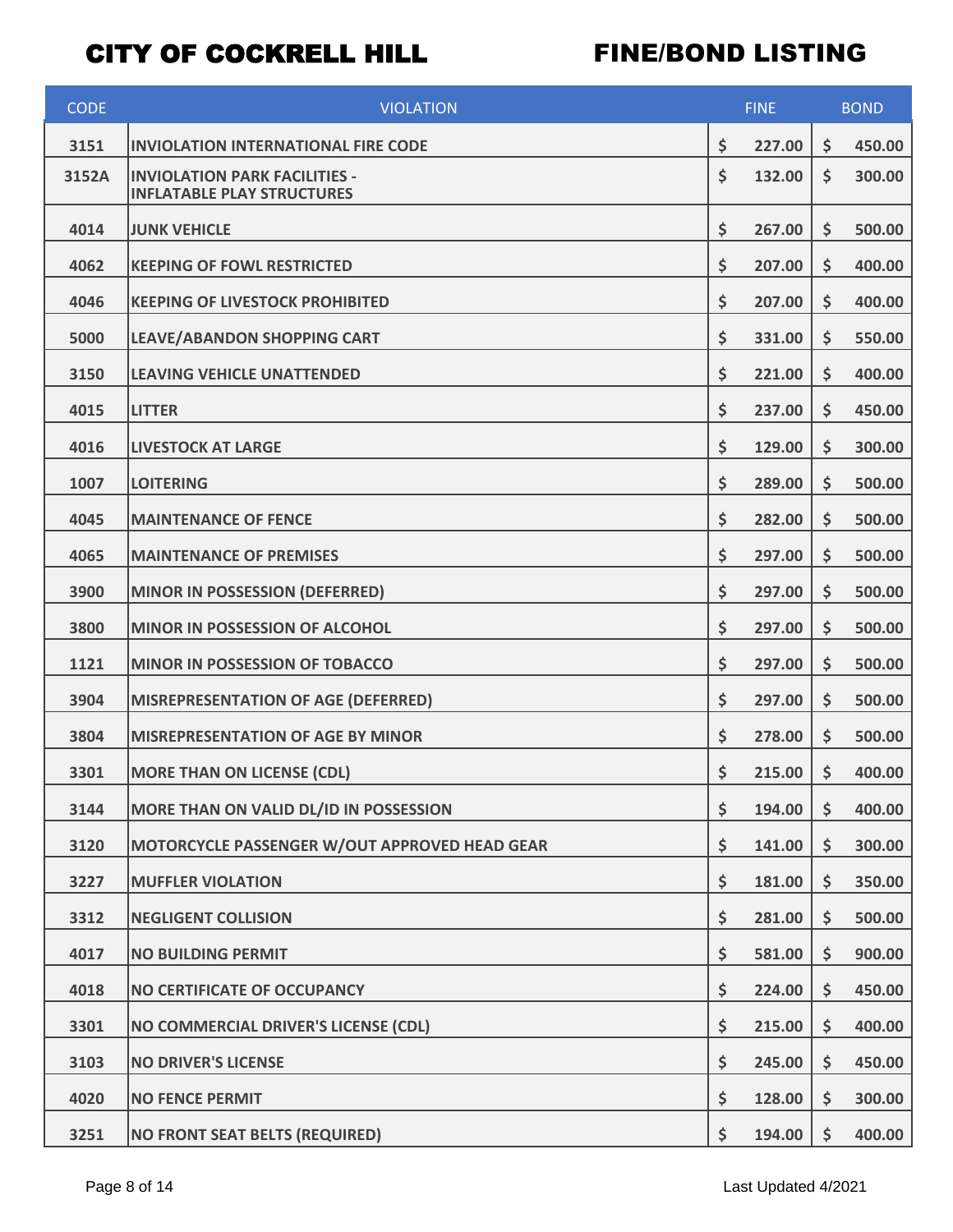| <b>CODE</b> | <b>VIOLATION</b>                                                              | <b>FINE</b> |        | <b>BOND</b>        |        |
|-------------|-------------------------------------------------------------------------------|-------------|--------|--------------------|--------|
| 3122        | <b>NO HEADLIGHTS WHEN REQUIRED</b>                                            | \$          | 189.00 | \$                 | 400.00 |
| 3223        | NO LAMPS OR REFLECTOR ON LOAD AT NIGHT                                        | \$          | 259.00 | \$                 | 450.00 |
| 3274        | <b>NO LICENSE PLATE LIGHT</b>                                                 | \$          | 194.00 | \$                 | 400.00 |
| 3112        | <b>NO MOTOR CYCLE ENDORSEMENT</b>                                             | \$          | 195.00 | \$                 | 400.00 |
| 3112A       | <b>NO MUDFLAPS</b><br>(ROAD TRACTOR, TRACTOR, TRAILER, SEMI TRAILER)          | \$          | 194.00 | $\mathsf{\dot{S}}$ | 400.00 |
| 4021        | <b>NO RABIES VACCINATION</b>                                                  | \$          | 128.00 | \$                 | 300.00 |
| 3667A       | <b>NO REGISTRATION PLATES</b><br>(TRACTOR, MOTORCYCLE, TRAILER, SEMI TRAILER) | \$          | 164.00 | $\mathsf{\dot{S}}$ | 350.00 |
| 3032        | <b>NO SEAT BELT - DRIVER</b>                                                  | \$          | 194.00 | \$                 | 400.00 |
| 3033        | <b>NO SEAT BELT - PASSENGER</b>                                               | \$          | 194.00 | \$                 | 400.00 |
| 4022        | <b>NO SECOND PERSON IN VENDING</b>                                            | \$          | 128.00 | \$                 | 300.00 |
| 3149        | <b>NO VALID MV REGISTRATION STICKER</b>                                       | \$          | 144.00 | \$                 | 300.00 |
| 3209        | <b>NO WHITE LICENSE PLATE</b>                                                 | \$          | 144.00 | \$                 | 300.00 |
| 3278        | NO OR DEFECTIVE FIRE EXTINGUISHER ON SCHOOL BUS<br>OR VEHICLE TRANS. FOR HIRE | \$          | 194.00 | \$                 | 400.00 |
| 3505        | NO OR DEFECTIVE FRONT LIGHT - BIKE, MOTOR BIKE                                | \$          | 194.00 | \$                 | 450.00 |
| 3365        | <b>NON-GUARDIAN PERMIT UNLICENSED DRIVER TO DRIVE</b>                         | \$          | 244.00 | \$                 | 400.00 |
| 4064        | <b>NUISANCES PROHIBITED</b>                                                   | \$          | 582.00 | \$                 | 900.00 |
| 3658-A      | <b>OBSTRUCTED LICENSE PLATE</b>                                               | \$          | 141.00 | \$                 | 300.00 |
| 3210        | <b>OBSTRUCTING INTERSECTION</b>                                               | \$          | 189.00 | \$                 | 400.00 |
| 3320        | <b>OBSTRUCTING TRAFFIC</b>                                                    | \$          | 187.00 | \$                 | 400.00 |
| 3212        | <b>OPEN CONTAINER - DRIVER</b>                                                | \$          | 211.00 | \$                 | 400.00 |
| 3323        | <b>OPEN CONTAINER - PASSENGER</b>                                             | \$          | 211.00 | \$                 | 400.00 |
| 4055        | <b>OPEN POOL - URBAN NUISANCE</b>                                             | \$          | 582.00 | \$                 | 900.00 |
| 4056        | <b>OPEN SEPTIC TANK - URBAN NUISANCE</b>                                      | \$          | 582.00 | \$                 | 900.00 |
| 3207        | OPERATE MOTORCYCLE W/OUT APPROVED HEADGEAR                                    | \$          | 161.00 | \$                 | 350.00 |
| 3666        | OPERATE MOTOR VEHICLE WITH FICTITIOUS LICENSE PLATE                           | \$          | 181.00 | \$                 | 350.00 |
| 3668        | <b>OPERATE UNREGISTERED MOTOR VEHICLE</b>                                     | \$          | 174.00 | \$                 | 350.00 |
| 4023        | <b>OPERATE UNREGISTERED TOW TRUCK</b>                                         | \$          | 289.00 | \$                 | 500.00 |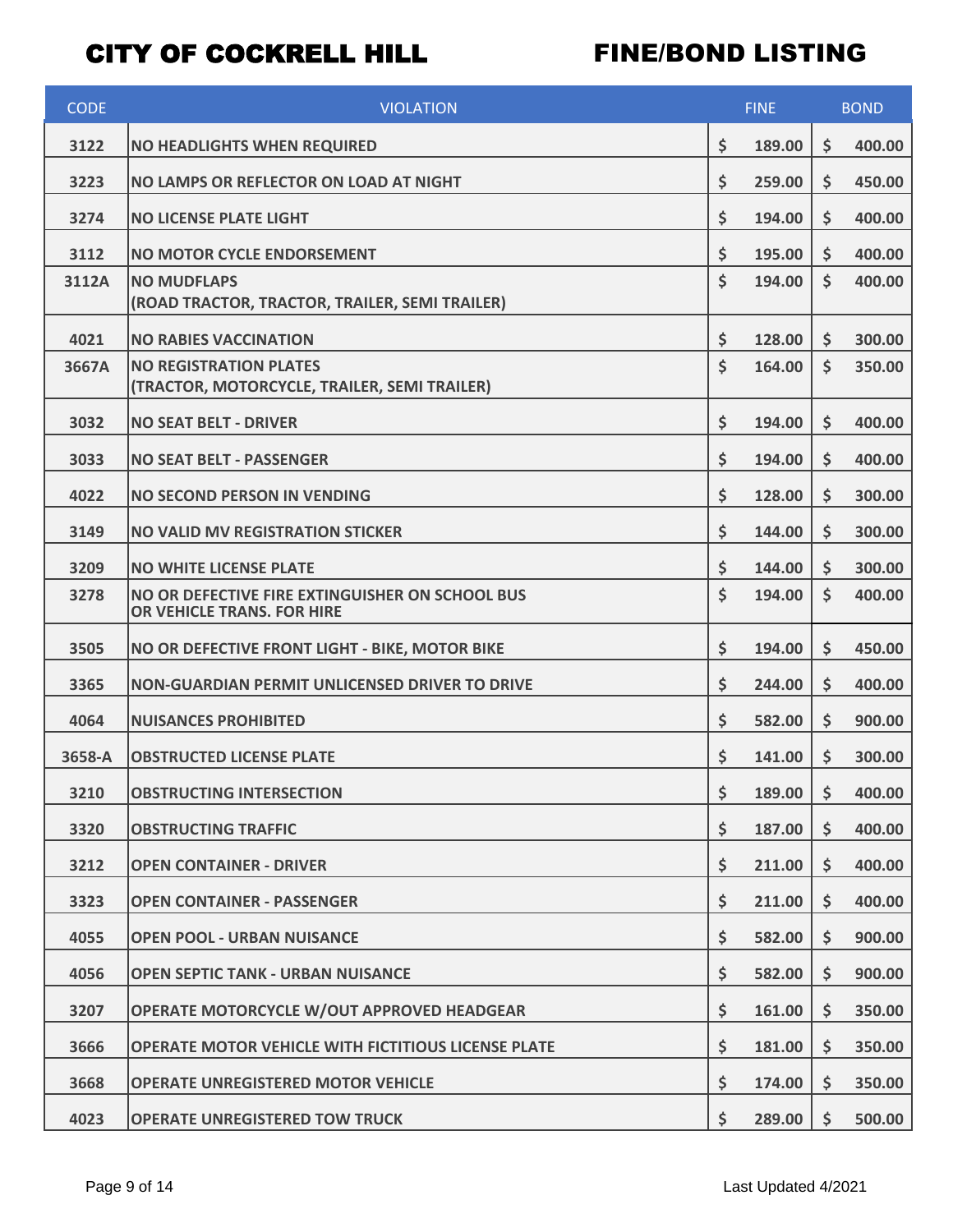| <b>CODE</b> | <b>VIOLATION</b>                                                   | <b>FINE</b> |        | <b>BOND</b>        |        |
|-------------|--------------------------------------------------------------------|-------------|--------|--------------------|--------|
| 3038        | OPERATE VEHICLE WITH CHILD IN OPEN BED                             | \$          | 190.00 | \$                 | 400.00 |
| 4070        | OPERATING A BUSINESS IN A RESIDENTIAL DISTRICT                     | \$          | 281.00 | \$                 | 500.00 |
| 4024        | <b>OUTSIDE STORAGE</b>                                             | \$          | 128.00 | \$                 | 300.00 |
| 3047        | <b>OVERLOADED MOTOR VEHICLE WITH PEOPLE</b>                        | \$          | 189.00 | \$                 | 400.00 |
| 1003        | <b>PANHANDLING</b>                                                 | \$          | 282.00 | \$                 | 500.00 |
| 3364        | PARENT/GUARDIAN PERMIT UNLICENSED MINOR TO DRIVE                   | \$          | 194.00 | \$                 | 400.00 |
| 3555        | PARK BICYCLE ON SIDEWALK/IMPEDE TRAFFIC                            | \$          | 129.00 | \$                 | 300.00 |
| 3570        | PARK OR STAND W/I 20FT OF CROSSWALK AT INTERSECTION                | \$          | 159.00 | \$                 | 350.00 |
| 3571        | PARK OR STAND W/I 20FT OF DRIVEWAY TO FIRE STATION                 | \$          | 159.00 | \$                 | 350.00 |
| 3572        | PARK OR STAND W/I 30FT OF A TRAFFIC CONTROL DEVICE                 | \$          | 159.00 | \$                 | 350.00 |
| 3552        | PARK/STAND IN FRONT OF PUBLIC/PRIVATE DRIVE                        | \$          | 159.00 | \$                 | 350.00 |
| 3569        | PARK/STAND WITHIN 15 FT OF A FIRE HYDRANT                          | \$          | 159.00 | \$                 | 350.00 |
| 3551        | PARK/STAND/STOP BETWEEN SAFETY ZONE AND CURB                       | \$          | 159.00 | \$                 | 350.00 |
| 3284        | <b>PARKED DOUBLE</b>                                               | \$          | 159.00 | \$                 | 350.00 |
| 3561        | <b>PARKED FACING TRAFFIC</b>                                       | \$          | 159.00 | \$                 | 350.00 |
| 3594        | PARKED IN BLOCK WHERE FIRE ENGINE STOPPED                          | \$          | 159.00 | \$                 | 350.00 |
| 3553        | <b>PARKED IN PROHIBITED AREA</b>                                   | \$          | 159.00 | \$                 | 350.00 |
| 3211        | <b>PARKED IN THE PARK AFTER HOURS</b>                              | \$          | 159.00 | \$                 | 350.00 |
| 3253        | <b>PARKED ON A CROSSWALK</b>                                       | \$          | 159.00 | \$                 | 350.00 |
| 4025        | <b>PARKED ON UNAPPOVED SURFACE</b>                                 | \$          | 131.00 | \$                 | 300.00 |
| 4026        | <b>PARKED VEHICLE BLOCKING DRIVEWAY</b>                            | \$          | 131.00 | \$                 | 300.00 |
| 3564        | PARKED W/WHEELS OVER 18 INCHES FROM THE CURB<br>OR EDGE OF ROADWAY | \$          | 159.00 | $\mathsf{\dot{S}}$ | 350.00 |
| 3252        | <b>PARKED WTHIN AN INTERSECTION</b>                                | \$          | 159.00 | \$                 | 350.00 |
| 3553A       | <b>PARKING IN A FIRE LANE</b>                                      | \$          | 272.00 | \$                 | 500.00 |
| 4038        | <b>PARKING 1 1/2 TON TRUCK IN RESIDENCE</b>                        | \$          | 326.00 | \$                 | 550.00 |
| 3556        | PARKING/STOPPING/STANDING ON A SIDEWALK                            | \$          | 159.00 | \$                 | 350.00 |
| 3018        | <b>PASSED - INSUFFICIENT CLEARANCE</b>                             | \$          | 195.00 | \$                 | 400.00 |
| 3057A       | <b>PASSING AUTHORIZED EMERGENCY VEHICLE</b>                        | \$          | 201.00 | \$                 | 400.00 |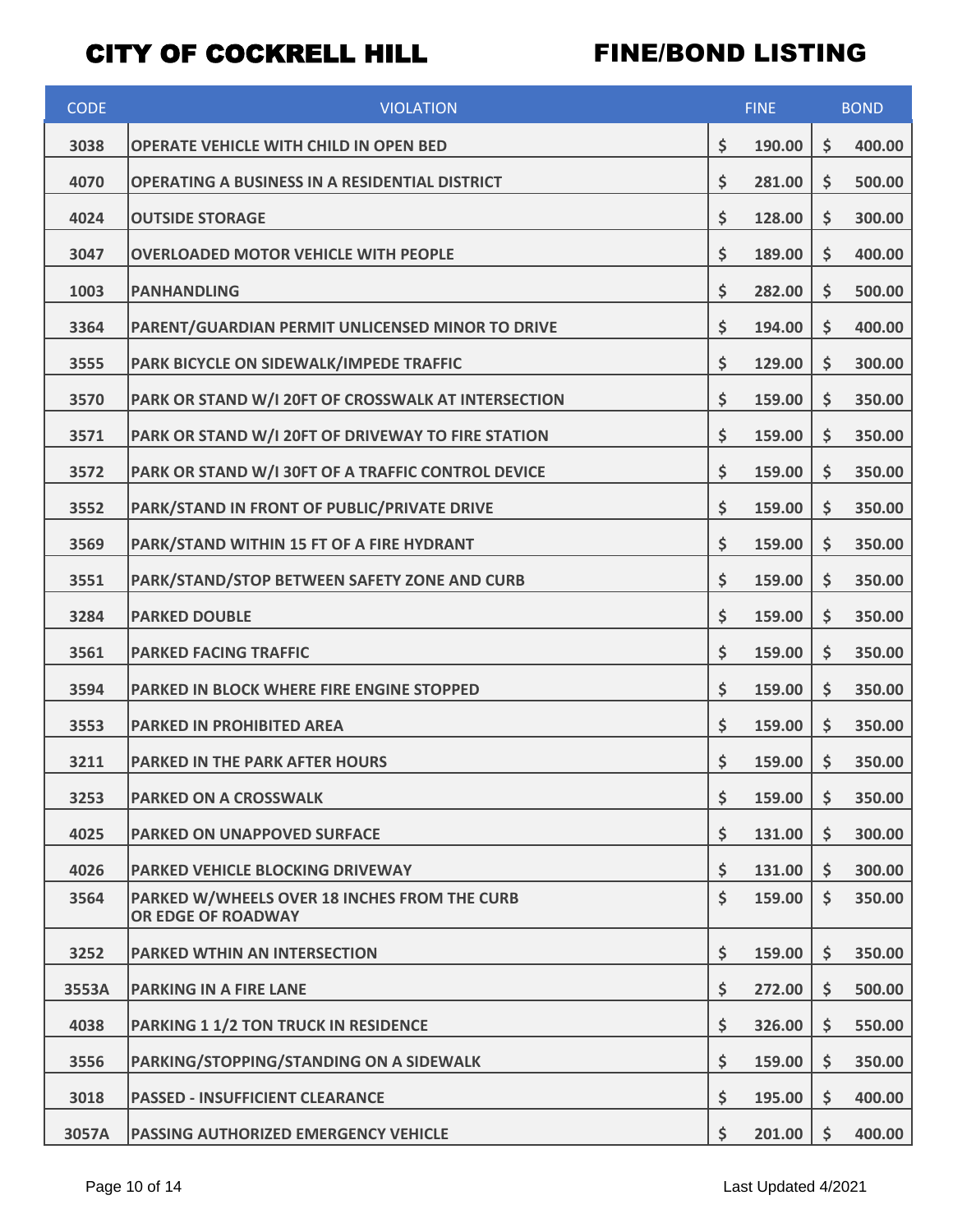| <b>CODE</b> | <b>VIOLATION</b>                                  | <b>FINE</b>                                          |    | <b>BOND</b> |  |
|-------------|---------------------------------------------------|------------------------------------------------------|----|-------------|--|
| 3523        | PEDESTRIAN FAIL TO YIELD RIGHT OF WAY             | \$<br>205.00                                         | \$ | 400.00      |  |
| 4027        | PEDESTRIAN IN ROADWAY                             | \$<br>128.00                                         | \$ | 300.00      |  |
| 4037        | <b>PERMIT A NUISANCE</b>                          | \$<br>231.00                                         | \$ | 450.00      |  |
| 3107        | PERMIT UNLAWFUL USE OF DL                         | \$<br>194.00                                         | \$ | 400.00      |  |
| 4028        | POLYCART IN FRONT OF RESIDENCE                    | \$<br>128.00                                         | \$ | 300.00      |  |
| 3023        | POSSESSION OF COUNTERFEIT INSTRUMENT              | \$<br>280.00                                         | \$ | 500.00      |  |
| 2100        | <b>POSSESSION OF DRUG PARAPHERNALIA</b>           | \$<br>299.00                                         | \$ | 500.00      |  |
| 4071        | <b>PREMISES IDENTIFICATION</b>                    | \$<br>581.00                                         | \$ | 900.00      |  |
| 1220        | <b>PUBLIC INTOXICATION</b>                        | \$<br>297.00                                         | \$ | 500.00      |  |
| 3805        | <b>PUBLIC INTOXICATION BY MINOR</b>               | \$<br>297.00                                         | \$ | 500.00      |  |
| 3905        | <b>PUBLIC INTOXICATION MINOR (DEFERRED)</b>       | \$<br>297.00                                         | \$ | 500.00      |  |
| 3802        | PURCHASE ALCOHOL BY MINOR                         | \$<br>297.00                                         | \$ | 500.00      |  |
| 3902        | PURCHASE ALCOHOL BY MINOR (DEFERRED)              | \$<br>297.00                                         | \$ | 500.00      |  |
| 4021A       | <b>RABIES</b>                                     | \$<br>128.00                                         | \$ | 300.00      |  |
| 3004        | RACING/DRAG RACING/ACCELERATION CONTEST FOR SPEED | \$<br>245.00                                         | \$ | 450.00      |  |
| 3007        | RAN / DISREGARD RED LIGHT                         | \$<br>245.00                                         | \$ | 450.00      |  |
| 3006        | <b>RAN / DISREGARD STOP SIGN</b>                  | \$<br>245.00                                         | \$ | 450.00      |  |
| 1010        | <b>RECKLESS DAMAGE OR DESTRUCTION</b>             | \$<br>287.00                                         | \$ | 500.00      |  |
| 3123        | <b>RECKLESS DRIVING</b>                           | \$<br>245.00                                         | \$ | 450.00      |  |
| 3306        | <b>RESTRICTION VIOLATION - CDL</b>                | \$<br>195.00                                         | \$ | 400.00      |  |
| 2090        | <b>SALE OF TOBACCO PRODUCTS TO A MINOR</b>        | \$<br>331.00                                         | \$ | 550.00      |  |
| 3596        | <b>SCHOOL ZONE SPEEDING</b>                       | <b>CONTACT</b><br><b>COURT OR</b>                    | \$ | 300.00      |  |
|             |                                                   | <b>PAY BOND</b>                                      |    |             |  |
| 1210        | <b>SMOKING TOBACCO - PROHIBITED AREAS</b>         | \$<br>292.00                                         | \$ | 500.00      |  |
| 3051        | <b>SPEED UNDER MINIMUM</b>                        | \$<br>131.00                                         | \$ | 300.00      |  |
| 3586        | SPEEDING > 10% ABOVE POSTED LIMIT                 | <b>CONTACT</b><br><b>COURT OR</b><br><b>PAY BOND</b> | \$ | 300.00      |  |
|             |                                                   |                                                      |    |             |  |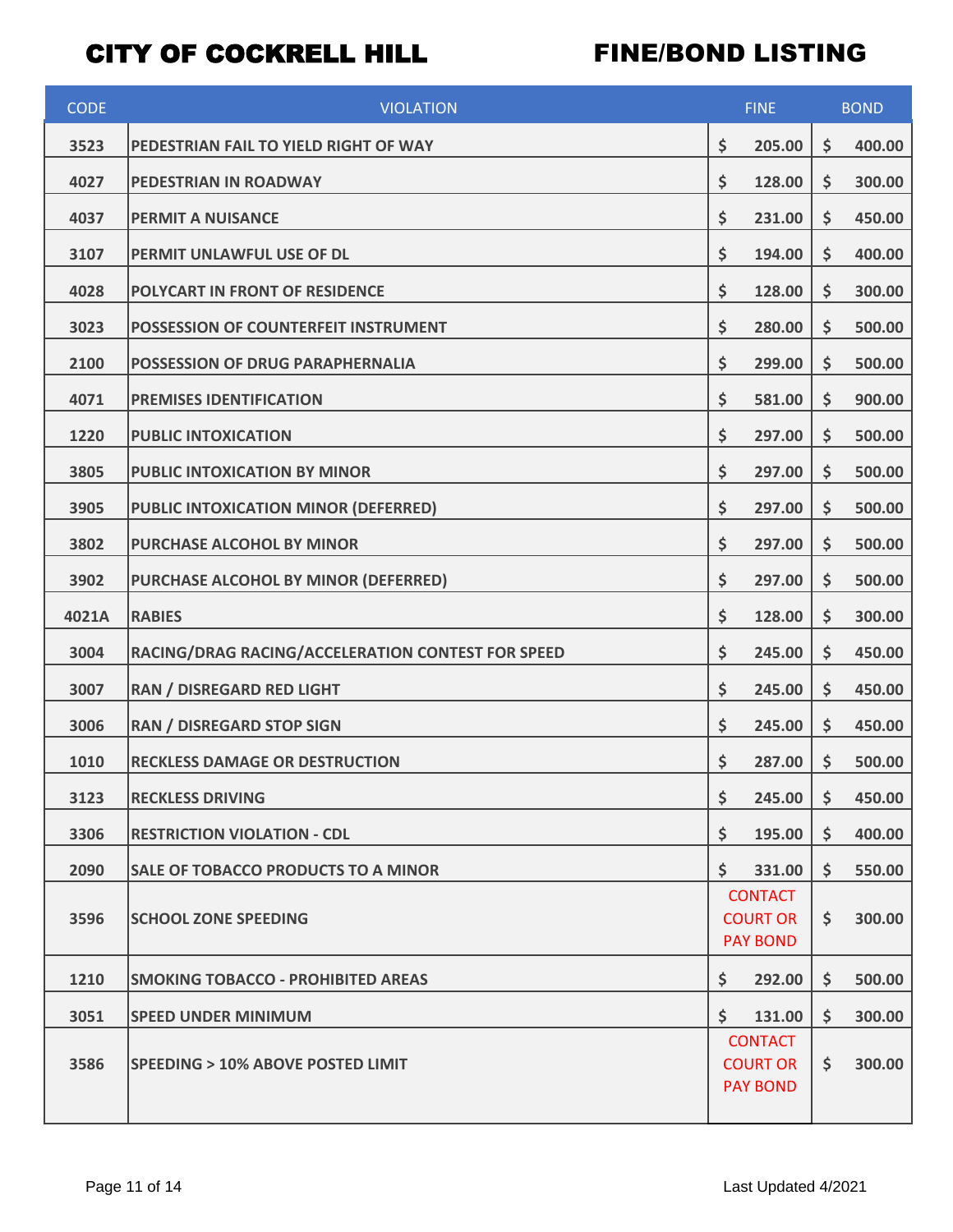| <b>CODE</b> | <b>VIOLATION</b>                                                                            | <b>FINE</b>                                          |    | <b>BOND</b> |  |
|-------------|---------------------------------------------------------------------------------------------|------------------------------------------------------|----|-------------|--|
| 3039        | SPEEDING OVER 15MPH - NOT IN SCHOOL ZONE<br>*** to be used ONLY if violator is CDL HOLDER** | <b>CONTACT</b><br><b>COURT OR</b><br><b>PAY BOND</b> | \$ | 300.00      |  |
| 3001        | <b>SPEEDING IN A CONSTRUCTION ZONE</b>                                                      | <b>CONTACT</b><br><b>COURT OR</b><br><b>PAY BOND</b> |    | 300.00      |  |
| 4049        | <b>TAMPERING WITH CONTAINER</b>                                                             | \$<br>181.00                                         | Ş  | 350.00      |  |
| 4052        | TAMPERING WITH WATER METER                                                                  | \$<br>581.00                                         | \$ | 900.00      |  |
| 1020        | <b>THEFT OF SERVICES</b>                                                                    | \$<br>236.00                                         | \$ | 450.00      |  |
| 1021        | <b>THEFT UNDER \$100</b>                                                                    | \$<br>246.00                                         | \$ | 450.00      |  |
| 4042        | <b>THOROUGHFARE - SEMITRAILER</b>                                                           | \$<br>272.00                                         | \$ | 500.00      |  |
| 4030        | <b>TOO MANY CATS OR DOGS</b>                                                                | \$<br>128.00                                         | \$ | 300.00      |  |
| 1009        | <b>TOW ROPE OVER 15 FEET</b>                                                                | \$<br>282.00                                         | \$ | 500.00      |  |
| 1011        | <b>TOW TRUCK - NO TDLR NUMBER</b>                                                           | \$<br>282.00                                         | \$ | 500.00      |  |
| 4041        | <b>TOWING VEHICLE WITHOUT PROPER TOW LIGHTS</b>                                             | \$<br>194.00                                         | \$ | 400.00      |  |
| 1005        | <b>TOWING/NO SAFETY CHAINS</b>                                                              | \$<br>282.00                                         | \$ | 500.00      |  |
| 4031        | <b>TRASH PILED UP</b>                                                                       | \$<br>128.00                                         | \$ | 300.00      |  |
| 3011        | <b>TURN LEFT FROM WRONG LANE</b>                                                            | \$<br>205.00                                         | \$ | 400.00      |  |
| 3012        | <b>TURN RIGHT FROM WRONG LANE</b>                                                           | \$<br>205.00                                         | \$ | 400.00      |  |
| 3080        | <b>TURN WHEN UNSAFE</b>                                                                     | \$<br>205.00                                         | \$ | 400.00      |  |
| 4058        | <b>UNAPPROVED LIGHTING</b>                                                                  | \$<br>164.00                                         | \$ | 350.00      |  |
| 4032        | <b>UNAPPROVED TRASH CONTAINER</b>                                                           | \$<br>128.00                                         | \$ | 300.00      |  |
| 3214        | <b>UNLAWFUL TINT</b>                                                                        | \$<br>211.00                                         | \$ | 400.00      |  |
| 3225        | <b>UNNECESSARY USE OF HORN</b>                                                              | \$<br>181.00                                         | \$ | 350.00      |  |
| 3030        | <b>UNRESTRAINED CHILD</b>                                                                   | \$<br>235.00                                         | \$ | 450.00      |  |
| 3031        | <b>UNRESTRAINED CHILD - SAFETY SEAT VIOLATION</b>                                           | \$<br>235.00                                         | \$ | 450.00      |  |
| 3031A       | <b>UNRESTRAINED CHILD UNDER 4 YRS OF AGE</b>                                                | \$<br>235.00                                         | \$ | 450.00      |  |
| 4060        | <b>URBAN NUISANCE - DILAPIDATED BUILDING/STRUCTURE</b>                                      | \$<br>582.00                                         | \$ | 900.00      |  |
| 3215        | <b>URINATING PUBLIC PLACE</b>                                                               | \$<br>251.00                                         | \$ | 450.00      |  |
| 1008        | USE OF CELL PHONE/HANDHELD DEVICE IN SCHOOL ZONE                                            | \$<br>233.00                                         | \$ | 450.00      |  |